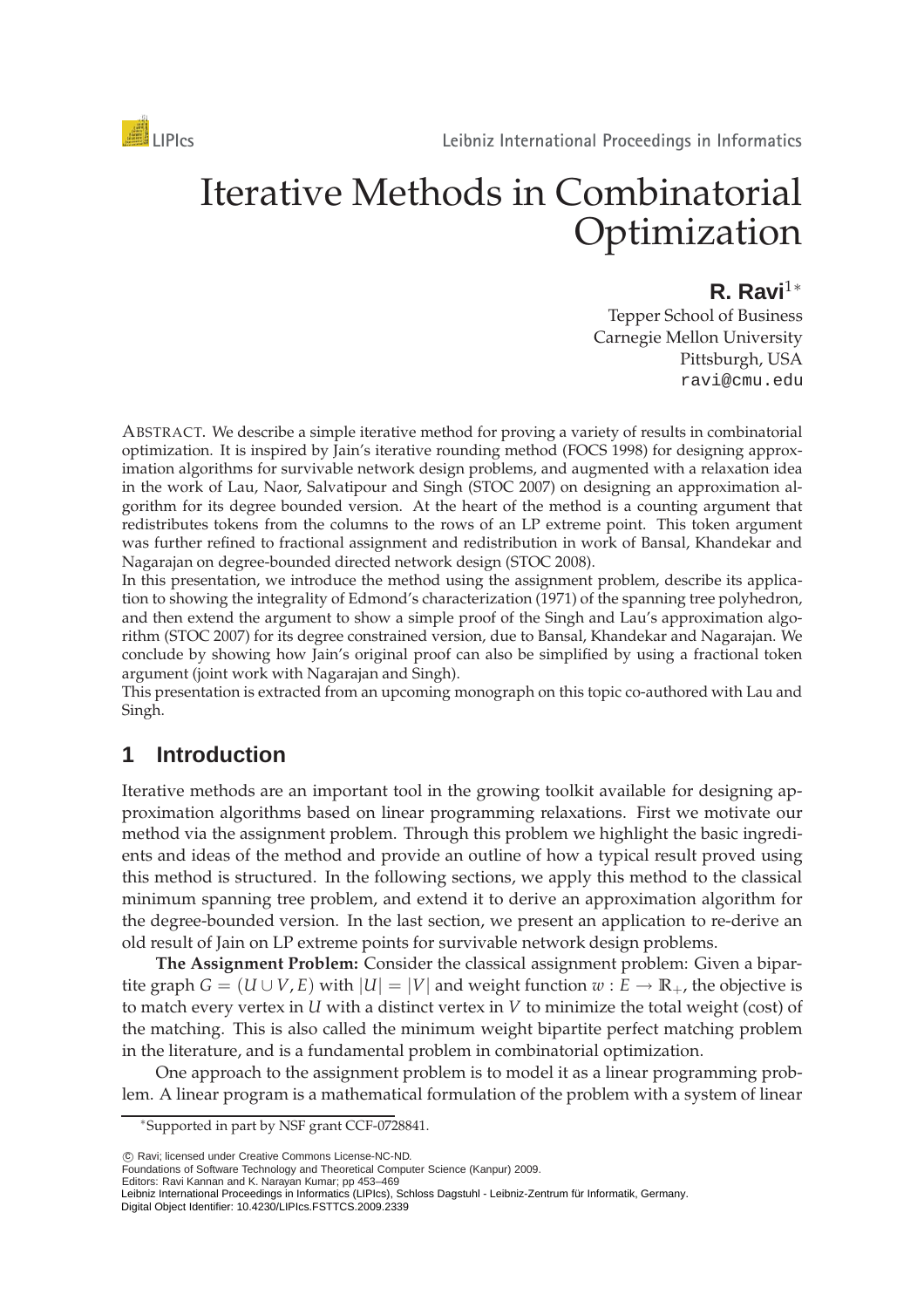constraints which can contain both equalities and inequalities, and also a linear objective function that is to be maximized or minimized. In the assignment problem, we associate a *variable*  $x_{uv}$  for every  $(u, v) \in E$ . Ideally, we would like the variables to take one of two values, zero or one (hence in the ideal case, they are binary variables). When *xuv* is set to one, we intend the model to signal that this pair is matched; when *xuv* is set to zero, we intend the model to signal that this pair is not matched. The following is a linear programming formulation of the assignment problem.

minimize  
\n
$$
\sum_{u,v} w_{uv} x_{uv}
$$
\nsubject to  
\n
$$
\sum_{v:\{u,v\} \in E} x_{uv} = 1 \qquad \forall u \in U
$$
\n
$$
\sum_{w:\{u,v\} \in E} x_{uv} = 1 \qquad \forall v \in V
$$
\n
$$
x_{uv} \geq 0 \qquad \forall \{u,v\} \in E
$$

The objective function is to minimize the total weight of the matching, while the two sets of linear equalities ensure that every vertex in *U* is matched to exactly one vertex in *V* in the assignment and vice-versa.

A fundamental result in the Operations Research literature [8] is the polynomial time solvability (as well as the practical tractability) of linear programming problems. There is also a rich theory of optimality (and certificates for it) that has been developed (see e.g., the text by Chvatal [3]). Using these results, we can solve the problem we have formulated above quite effectively for even very large problem sizes.

Returning to the formulation however, our goal is to find a "binary" assignment of vertices in *U* to vertices in *V*, but in the solution returned, the *x*-variables may take fractional values. Nevertheless, for the assignment problem, a celebrated result that is a cornerstone of combinatorial optimization [2] states that for any set of weights that permit a finite optimal solution, there is always an optimal solution to the above LP (linear program) that takes binary values in all the *x*-variables.

Such *integrality* results of LPs are few and far between, but reveal rich underlying structure for efficient optimization over the large combinatorial solution space [13]. They have been shown using special properties of the constraint matrix of the problem (such as total unimodularity), or of the whole linear system including the right hand side (such as total dual integrality). This article is about a simple and fairly intuitive method that is able to re-prove many (but not all) of the results obtained by these powerful methods. One advantage of our approach is that it can be used to incorporate additional constraints that make the problem computationally hard, and allow us to derive good approximation algorithms with provable performance guarantee for the constrained versions.

# **2 Iterative Algorithm**

Our method is iterative. Using the following two steps, it works inductively to show that the LP has an integral optimal solution.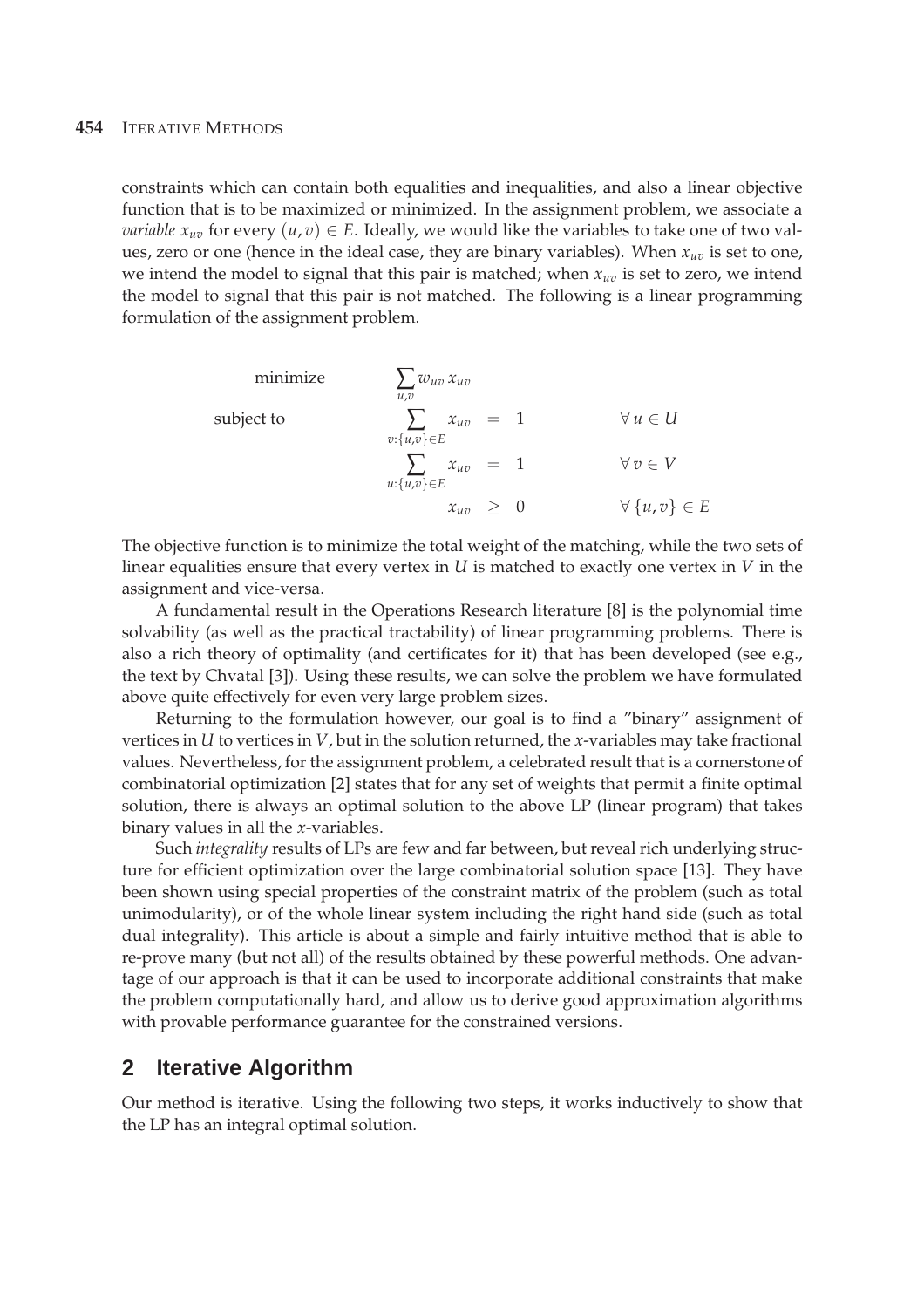- If any *xuv* is set to 1 in an optimal solution to the LP, then we take this pair as matched in our solution, and delete them both to get a smaller problem, and proceed to the next iteration.
- If any variable  $x_{uv}$  is set to 0 in the optimal solution, we remove the edge  $(u, v)$  to again get a smaller problem (since the number of edges reduces by 1) and proceed to the next iteration.

We continue the above iterations till all variables have been fixed to either 0 or 1. Given the above iterative algorithm, there are two claims that need to be proven. Firstly, that the algorithm works correctly, i.e., it can always find a variable with value 0 or 1 in each iteration and secondly, the matching selected is an optimal (minimum weight) matching. Assuming the first claim, the second claim can be proved by a simple inductive argument. The crux of the argument is that in each iteration our solution pays exactly what the fractional optimal solution pays. Moreover, the fractional optimal solution when restricted to the residual problem remains feasible for the residual problem. This allows us to apply an inductive argument to show that the matching we construct has the same weight as the fractional optimal solution, and is thus optimal. For the first claim, it is not clear a-priori that one can always find a variable with value 1 or 0 at every step. However, we use the important concept of the extreme point (or vertex) solutions of linear program to show that the above iterative algorithm works correctly.

**DEFINITION 1.** Let  $P = \{x : Ax = b, x \ge 0\} \subseteq \mathbb{R}^n$ . Then  $x \in \mathbb{R}^n$  is an extreme point **solution** of *P* if there does not exist a non-zero vector  $y \in \mathbb{R}^n$  such that  $x + y$ ,  $x - y \in P$ .

Extreme point solutions are also known as vertex solutions and are equivalent to basic feasible solutions [3]. The following basic result shows that there is always an optimal extreme point solution to bounded linear programs.

**LEMMA 2.** Let  $P = \{x : Ax = b, x \ge 0\}$  and assume that the optimum value min $\{c^T x : b^T x = c\}$  $x \in P$  *is finite. Then for any feasible solution*  $x \in P$ , there exists an extreme point solution  $x' \in P$  with  $c^T x' \leq c^T x$ .

The following **"Rank lemma"** is an important ingredient in the correctness proofs of all iterative algorithms.

**LEMMA** 3. Let  $P = \{x : Ax = b, x \ge 0\}$  and let *x* be an extreme point solution of *P* such that  $x_i > 0$  for each *i*. Then the number of variables is equal to the number of linearly independent constraints of *A*, i.e. the rank of *A*.

#### **2.1 Contradiction Proof Idea: Lower Bound** > **Upper Bound**

We give an outline of the proof that at each iteration there exists a variable with value 0 or 1. Suppose for contradiction that  $0 < x_e < 1$  for every edge *e*. We use this assumption to derive a lower bound on the number of variables of the linear program. Let *n* be the remaining vertices in *U* (or *V*, they have the same cardinality) at the current iteration. Then each vertex in *U* must have two edges incident on it, since  $\sum_{v \in V : (u,v) \in E} x_{uv} = 1$  and  $x_{uv} < 1$ for each  $(u, v) \in E$ . Thus the total number of edges is at least 2*n*. This is a lower bound on the number of variables of the linear program, since we have one variable for each edge.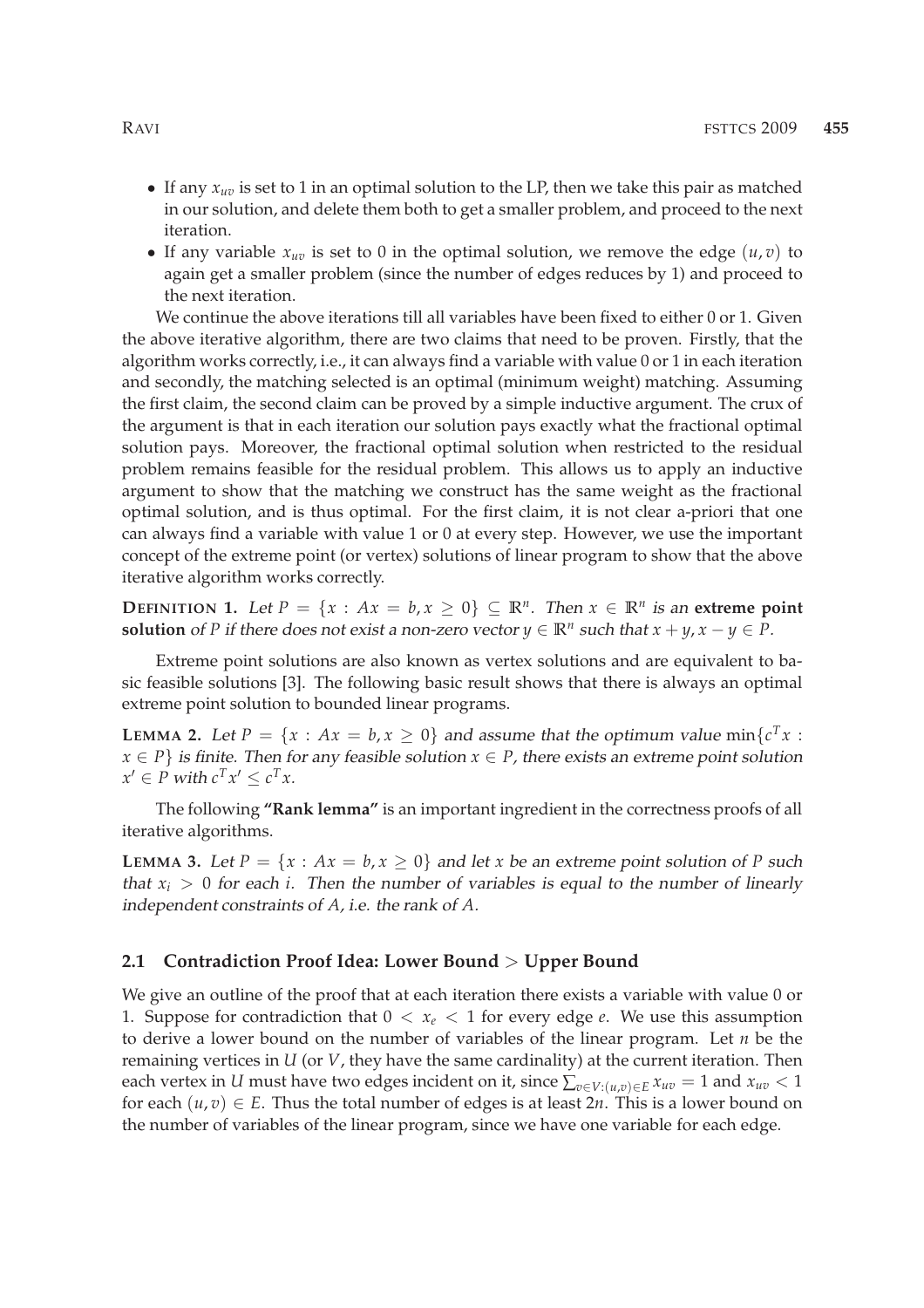On the other hand, using the Rank Lemma, we derive an upper bound on the number of variables of the linear program. In the linear program for bipartite matching, we have only 2*n* constraints (one for each vertex in  $U \cup V$ ). Moreover, these 2*n* constraints are dependent since the sum of the constraints for vertices in *U* equals the sum of the constraints for vertices in *V*. Hence, the number of linearly independent constraints is at most 2*n* − 1. By the Rank Lemma, the number of variables is at most  $2n - 1$ . This provides us an upper bound on the number of variables. Since our upper bound is strictly smaller than the lower bound, we obtain the desired contradiction. Therefore, in an extreme point solution of the linear program for bipartite matching, there must exist a variable with value 0 or 1, and thus the iterative algorithm works. The number of iterations can be simply bounded by the number of edges in the bipartite graph.

# **3 Outline of the Approach**

We now give a brief outline of the approach to designing algorithms with this approach. The method can be used to prove the integrality of the LP relaxation of a well-studied problem, and once this is well understood, the iterative proof of integrality can be extended to design approximation algorithms for NP-hard variants of the basic problems. Both components follow the natural outline described below.

- 1. **Linear Programming Formulation:** We start by giving a linear programming relaxation for the optimization problem we study. If the problem is polynomially solvable, this relaxation will be one with integral extreme points and that is what we will set out to show. If the problem is NP-hard, we state an approximation algorithmic result which we then set out to prove.
	- (a) **Solvability:** Sometimes the linear programming relaxation we start with will be exponential in size. We then show that the linear program is solvable in polynomial time. Usually, this would entail providing a polynomial time *separation oracle* for the program using the formalism of the ellipsoid method [7]. Informally, the separation oracle is a procedure that certifies that any given candidate solution for the program is either feasible or not and in the latter case provides a separating hyperplane which is a violated inequality of the formulation. In programs with an exponential number of such inequalities that are implicity described, the design of the separation oracle is itself a combinatorial optimization problem, and we sketch the reduction to one.
- 2. **Characterization of Extreme Point Solution:** We then give a characterization result for the optimal extreme point solutions of the linear program based on the Rank Lemma 3. This part aims to show that any maximal set of independent tight constraints at this extreme point solution can be captured by a sparse structure. Sometimes the proof of this requires the use of the *uncrossing* technique [2] in combinatorial optimization.
- 3. **Iterative Algorithm:** We present an iterative algorithm for constructing an integral solution to the problem from the vertex solution. The algorithm has two simple steps.
	- (a) If there is a variable in the optimal vertex solution that is set to a value of 1, then include the element in the integral solution.
	- (b) If there is a variable in the optimal vertex solution that is set to a value of 0, then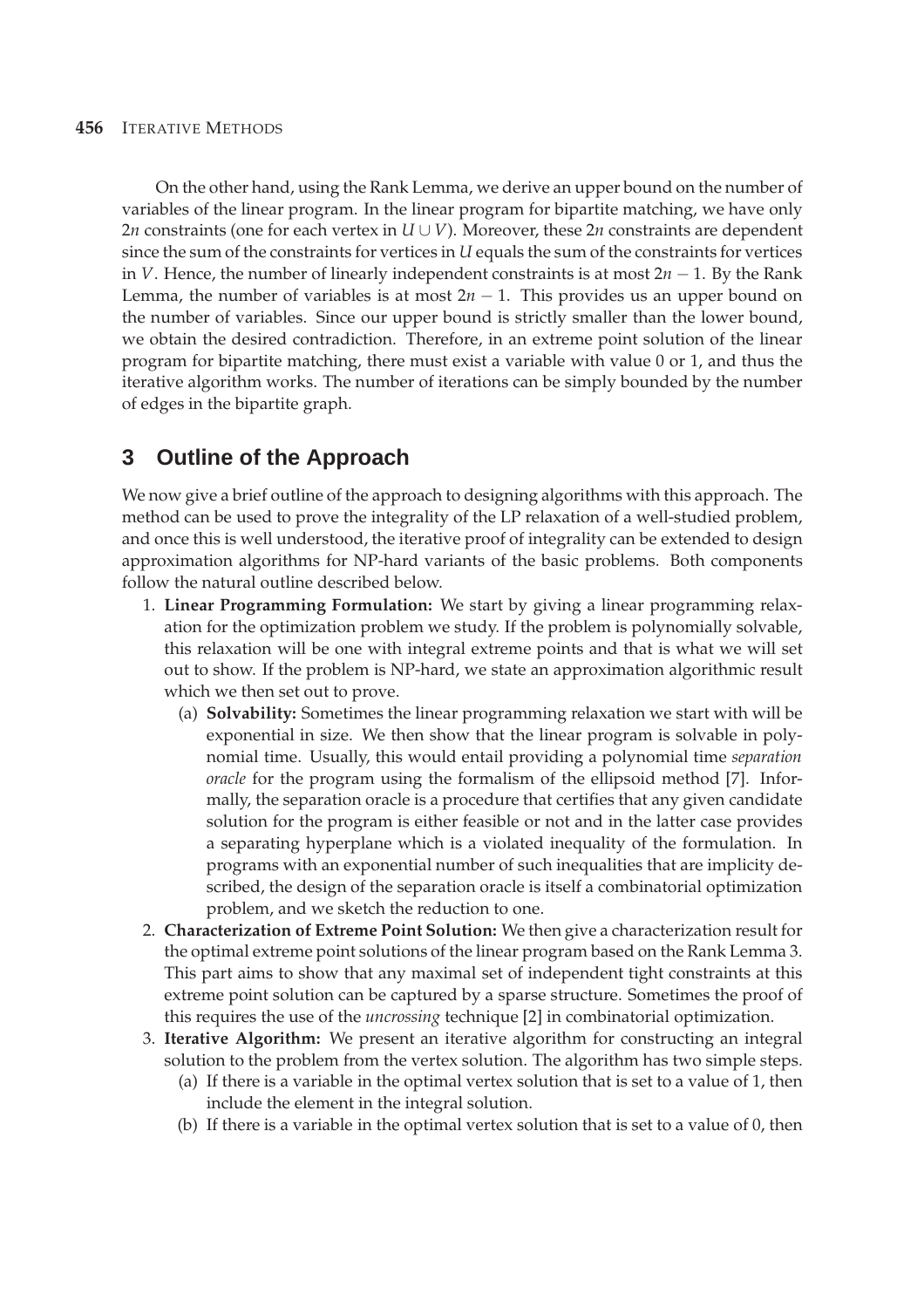remove the corresponding element.

In each of the above cases, at each iteration, we reduce the problem and arrive at a *residual* version and iterate until all variables have been set this way. In designing approximation algorithms we also use the rounding and relaxation steps as stated earlier.

- 4. **Analysis:** We then analyze the algorithm. This involves arguing the following two facts. First, we establish that the algorithm runs correctly and second, that it returns an optimal solution.
	- (a) **Correctness:** We show that the iterative algorithm is correct by arguing that there is always a 1-element or a 0-element to pick in every iteration. This crucially uses the characterization of tight constraints at this optimal extreme point solution. The argument here also follows the same contradiction proof idea (lower bound > upper bound): We assume for a contradiction that there is no 1-element or 0-element and get a large lower bound on the number of nonzero variables in the optimal extreme point solution. On the other side, we use the sparsity of the independent tight constraints to show an upper bound on the number of such constraints. This then contradicts the rank lemma that insists that both these numbers are equal, and proves that there is always a 1- or 0-element.
	- (b) **Optimality:** We finally show that the iterative algorithm indeed returns an optimal solution using a simple inductive argument. The crux of this argument is to show that the extreme point solution induced on the residual problem remains a feasible solution to this residual problem.

#### **3.1 Approximation Algorithms for NP-hard Problems**

The above framework can be naturally adapted to provide an approximation algorithm via the iterative method. In particular, for this, the iterative algorithm above typically has one or both of two additional steps: *Rounding* and *Relaxation*.

1. **Rounding:** Fix a threshold  $\alpha \geq 1$ . If there is a variable  $x_i$  which in the optimal extreme point solution has a value of at least  $\frac{1}{\alpha}$  then include the corresponding element in the solution.

Adding this rounding step does not allow us to obtain optimal integral solution but only near-optimal solutions. Using the above step, typically one obtains an approximation ratio of  $\frac{1}{\alpha}$  for covering problems addressed using this framework.

2. **Relaxation:** Fix a threshold β. If there is a constraint  $\sum_i a_i x_i \leq b$  such that  $\sum_i a_i \leq b + \beta$ then remove the constraint in the residual formulation. The iterative relaxation step removes a constraint and hence this constraint can be

violated in later iterations. But the condition on the removal of the constraints ensures that the constraint is only violated by an additive amount of *β*. This step enables us to obtain *additive* approximation algorithms for a variety of problems.

To summarize, for designing approximation algorithms, we first study the exact optimization problem in the above framework. We then use the above two steps in various combinations to derive strong approximation algorithms for constrained versions of these exact problems.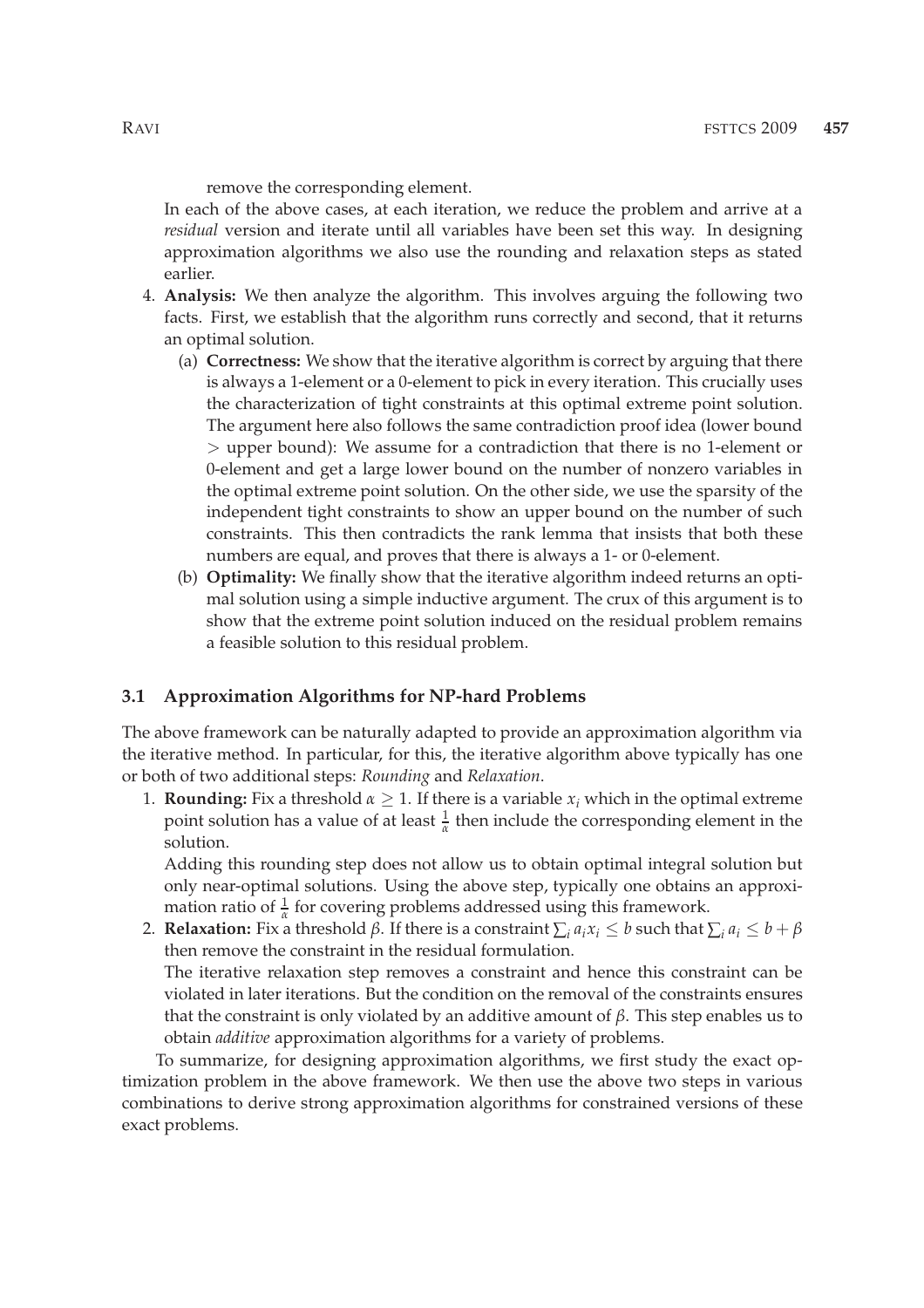# **4 Minimum Spanning Trees**

In an instance of the Minimum Spanning Tree (MST) problem we are given an undirected graph  $G = (V, E)$ , edge costs given as  $c : E \to \mathbb{R}$ , and the task is to find a spanning tree of minimum total edge cost.

#### **4.1 Linear Programming Relaxation**

An exact linear formulation for the convex hull of integral spannign trees is the subtour elimination LP which is related to the study of the Traveling Salesman Problem. For  $S \subseteq V$ , define *E*(*S*) to be the set of edges with both endpoints in *S*. For a spanning tree, there are at most |*S*| − 1 edges in *E*(*S*), where |*S*| denotes the number of vertices in *S*. Insisting on this for every set by using the constraint (2) eliminates all the potential subtours that can be formed in the LP solution: this is how the formulation gets its name.

$$
\text{minimize} \qquad \sum_{e \in E} c_e \, x_e \tag{1}
$$

subject to 
$$
x(E(S)) \le |S|-1 \quad \forall \emptyset \ne S \subset V
$$
 (2)

$$
x(E(V)) = |V| - 1 \tag{3}
$$

$$
x_e \geq 0 \qquad \forall e \in E \tag{4}
$$

We will present an iterative algorithm which will prove that the subtour LP is integral.

**THEOREM 4.** Every extreme point solution to the subtour LP is integral and corresponds to the characteristic vector of <sup>a</sup> spanning tree.

Before we give the iterative algorithm and proof of Theorem 4, we show that one can optimize over the subtour LP in polynomial time. We show this giving a polynomial time separation oracle for the constraints in subtour LP. Polynomial time solvability now follows from results on the equivalence of separation and optimization [7].

#### **THEOREM 5.** There is <sup>a</sup> polynomial time separation oracle for the subtour LP.

PROOF. The separation oracle, given a fractional solution *x*, needs to find a set  $S \subseteq V$  such that  $x(E(S)) > |S| - 1$  if such a set exists. It is easy to check the equality  $x(E(V)) = |V| - 1$ . Thus, checking the inequality for *S* is equivalent to checking if  $\min_{S} \{|S| - 1 - x(E(S))\} < 0$ . Using  $x(E(V)) = |V| - 1$  we obtain that it is enough to check min<sub>S</sub>{ $|S| - 1 + x(E(V)) - 1$  $x(E(S)) < |V| - 1$  or equivalently if  $\min_{S} \{|S| + x(E(V)) - x(E(S))| < |V|$ .

We set up a min-cut problem in a new digraph *D* with a new source *s* and new sink *t*. We also have one node in the digraph per edge *e* in the support (i.e., with  $x_e > 0$ ) and a node per vertex of *G*. The source *s* has an arc to every edge *e* with capacity *x<sup>e</sup>* . For every edge  $e = i$ , *j* in *G*, its corresponding node in *D* has two arcs of infinite capacity, one to each of the vertices *i* and *j*. Finally, every vertex *i* has an arc of unit capacity to *t*. To find a violated cut, we need to check if the min  $s - t$  cut is smaller than |*V*|.

Suppose there is a violated set *S* with  $x(E(S)) > |S| - 1$ . Then consider the cut formed by including on the side of *s*, all the nodes of *D* corresponding to edges in *E*(*S*) as well as the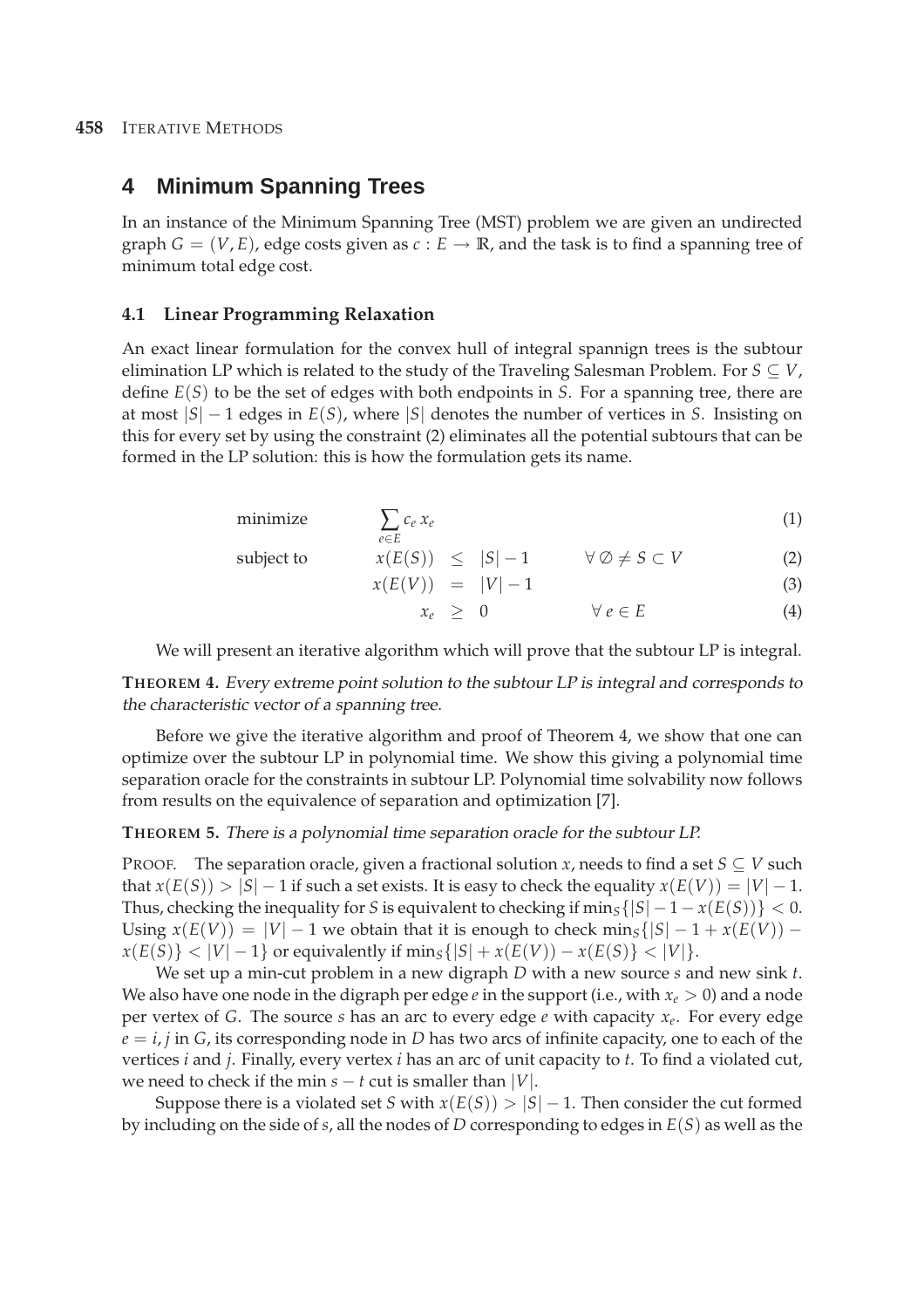vertices of *S*. The set of arcs coming out of this cut are those coming out of the vertices of *S* and hence have capacity  $|S|$ . All edges not in  $E(S)$ , namely in  $E(V) - E(S)$ , must now have their incoming arc from *s* in the cut for a total capacity contribution of  $x(E(V)) - x(E(S))$ . Thus a violated cut will have cut value less than |*V*|.

Conversely, suppose the min-cut solution returns one of value less than  $|V|$ : we show how to extract a violated set from it. Since every node in *D* corresponding to an edge *e* of *G* has both its outgoing arcs with infinite capacity, if such a node (say  $e = i, j$ ) is in the *s*-side of the min cut, then both its successors (i.e. both *i* and *j*) must also be in the *s*-side of the minimum cut. Similarly, if we take all the vertices of *G* in the *s*-side of the min-cut, all edges of *G* which do not have both their endpoints in this set will have to lie on the *t*-side of this cut. If the min-cut found has the set *S* ′ in the *s*-side of the cut, the capacity of the cut is precisely |*S*| (from the unit arcs going from these nodes to *t*) plus the *x*-value of all edges that do not have both end points in *S*, namely  $x(E(V)) - x(E(S'))$  as required. If this min-cut value is less than  $|V|$ , we can see that  $S'$  is a violating set.

#### **4.2 Characterizations of Extreme Point Solutions via the Uncrossing Technique**

In this subsection, we analyze the extreme point solution to the subtour LP. Recall that an extreme point solution is the unique solution defined by *n* linearly independent tight inequalities, where *n* is the number of variables in the linear program. There are exponentially many inequalities in the subtour LP, and an extreme point solution may satisfy many inequalities as equalities. To analyze an extreme point solution, an important step is to find a "good" set of tight inequalities defining it. If there is an edge *e* with  $x_e = 0$ , this edge can be removed from the graph without affecting the feasibility and the objective value. So henceforth assume every edge *e* has  $x_e > 0$ .

The uncrossing technique is a powerful technique and we shall use it to find a *good* set of tight inequalities for an extreme point solution in the subtour LP. Let *E*(*X*,*Y*) denotes the set of edges with one endpoint in *X* and the other endpoint in *Y*, and let  $E(X) = E(X, X)$ denote the set of edges of *G* induced in  $X \subseteq V(G)$ . For a set  $F \subseteq E$ , let  $\chi(F)$  denote the vector in  $\mathbb{R}^{|E|}$  that has an 1 corresponding to each edge  $e \in F$ , and 0 otherwise. This vector is called the *characteristic vector* of *F*. The following proposition is straightforward.

**PROPOSITION 6.** For  $X, Y \subseteq V$ ,

$$
\chi(E(X)) + \chi(E(Y)) \leq \chi(E(X \cup Y)) + \chi(E(X \cap Y)),
$$

and equality holds if and only if  $E(X \setminus Y, Y \setminus X) = \emptyset$ .

PROOF. Observe that

$$
\chi(E(X)) + \chi(E(Y)) = \chi(E(X \cup Y)) + \chi(E(X \cap Y)) - \chi(E(X \setminus Y, Y \setminus X))
$$

and proof follows immediately.

Given an extreme point solution *x* to the subtour LP, let  $\mathcal{F} = \{S \mid x(E(S)) = |S| - 1\}$ be the family of tight inequalities for an extreme point solution *x* in the subtour LP. The following lemma shows that this family is closed under intersection and union.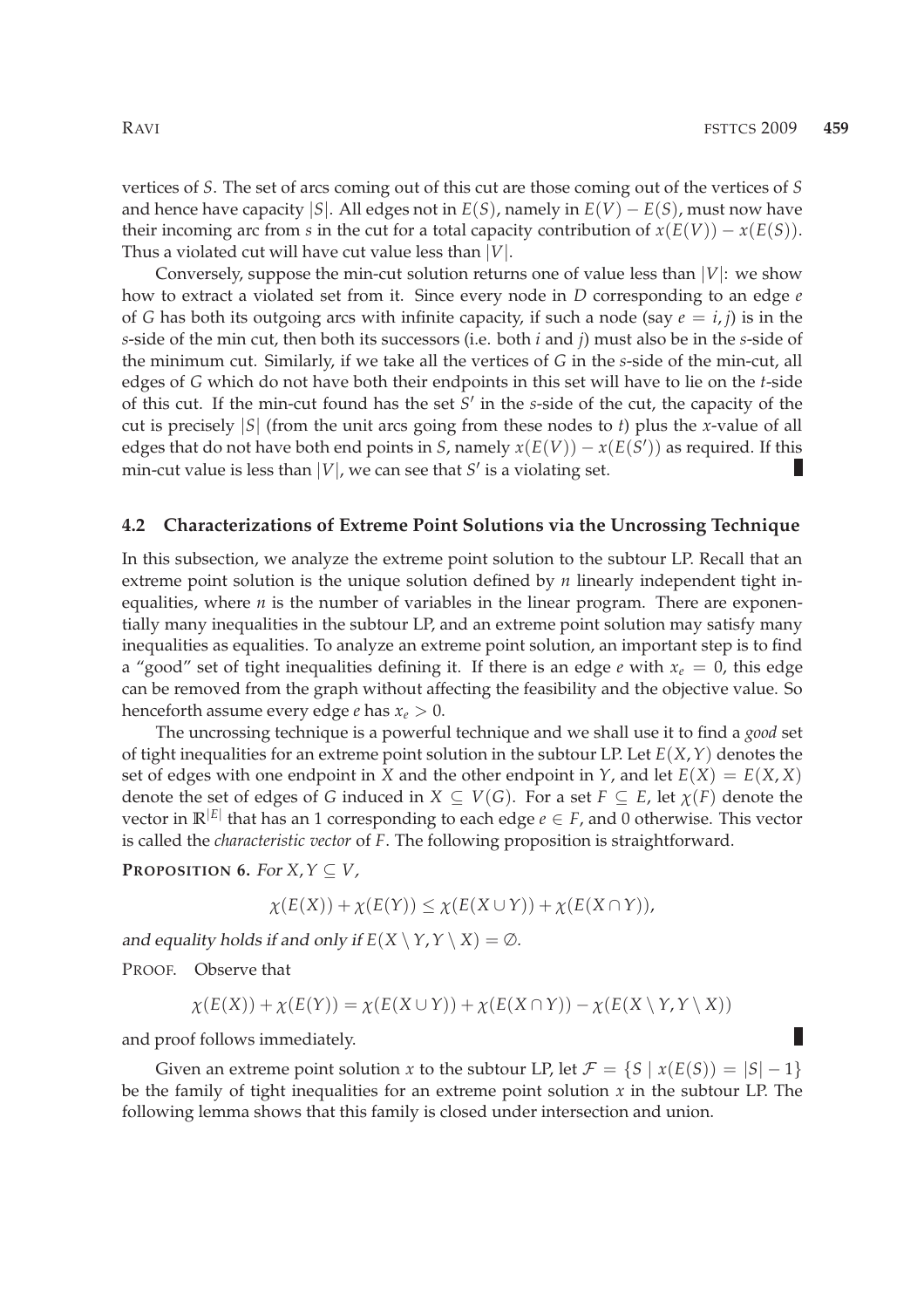**LEMMA** 7. If  $S, T \in \mathcal{F}$  and  $S \cap T \neq \emptyset$ , then both  $S \cap T$  and  $S \cup T$  are in  $\mathcal{F}$ . Furthermore,  $\chi(E(S)) + \chi(E(T)) = \chi(E(S \cap T)) + \chi(E(S \cup T)).$ 

PROOF. Observe that

$$
|S| - 1 + |T| - 1 = x(E(S)) + x(E(T))
$$
  
\n
$$
\leq x(E(S \cap T)) + x(E(S \cup T)))
$$
  
\n
$$
\leq |S \cap T| - 1 + |S \cup T| - 1
$$
  
\n
$$
= |S| - 1 + |T| - 1.
$$

The first equality follows from the fact that *S*,  $T \in \mathcal{F}$ . The second inequality follows from Proposition 6. The third inequality follows from the constraints for  $S \cap T$  and  $S \cup T$  in the subtour LP. The last equality is because  $|S| + |T| = |S \cap T| + |S \cup T|$  for any two sets *S*, *T*. Equality must hold everywhere and we have  $x(E(S \cap T)) + x(E(S \cup T)) = |S \cap T| - 1 + |S \cup T|$ *T*| − 1. Thus, we must have equality for constraints for *S* ∩ *T* and *S* ∪ *T*, i.e., *x*(*E*(*S* ∩ *T*)) =  $|S \cap T| - 1$  and  $x(E(S \cup T)) = |S \cup T| - 1$ , which implies that  $S \cap T$  and  $S \cup T$  are also in F. Moreover, equality holds for Proposition 6 and thus  $\chi(E(S \setminus T, T \setminus S)) = \emptyset$  and  $\chi(E(S)) + \chi(E(T)) = \chi(E(S \cap T)) + \chi(E(S \cup T)).$ 

Denote by  $span(\mathcal{F})$  the vector space generated by the set of vectors  $\{\chi(E(S)) \mid S \in \mathcal{F}\}\$ . Call two sets *X*, *Y* intersecting if  $X \cap Y$ ,  $X - Y$  and  $Y - X$  are nonempty. A family of sets is *laminar* if no two sets are intersecting. The following lemma says that an extreme point solution is characterized by tight inequalities whose corresponding sets form a laminar family. This is a crucial structure theorem on the extreme point solutions for the subtour LP.

**LEMMA 8.** If  $\mathcal L$  is a maximal laminar subfamily of F, then  $span(\mathcal L) = span(\mathcal F)$ .

PROOF. Suppose, by way of contradiction, that  $\mathcal L$  is a maximal laminar subfamily of  $\mathcal F$ but *span*( $\mathcal{L}$ ) ⊂ *span*( $\mathcal{F}$ ). For any *S*  $\notin \mathcal{L}$ , define *intersect*(*S*, $\mathcal{L}$ ) to be the number of sets in L which intersect *S*, i.e. *intersect*(*S*, L) =  $|\{T \in L \mid S \text{ and } T \text{ are intersecting}\}|$ . Since  $span(\mathcal{L}) \subset span(\mathcal{F})$ , there exists a set *S* with  $\chi(E(S)) \notin span(\mathcal{L})$ . Choose such a set *S* with minimum *intersect*(*S*, *L*). Clearly, *intersect*(*S*, *L*)  $\geq$  1; otherwise  $\mathcal{L} \cup \{S\}$  is also a laminar subfamily, contradicting the maximality of  $\mathcal{L}$ . Let *T* be a set in  $\mathcal{L}$  which intersects *S*. Since *S*, *T* ∈ *F*, by Lemma 7, both *S* ∩ *T* and *S* ∪ *T* are in *F*. Also, both *intersect*(*S* ∩ *T*,  $L$ ) and *intersect*( $S$  ∪ *T*,  $L$ ) are smaller than *intersect*( $S$ ,  $L$ ), which will be proved next in Proposition 9. Hence, by the minimality of *intersect*(*S*,  $\mathcal{L}$ ), both *S* ∩ *T* and *S* ∪ *T* are in *. By Lemma 7,*  $χ(E(S)) + χ(E(T)) = χ(E(S ∩ T)) + χ(E(S ∪ T))$ *. Since*  $χ(E(S ∩ T))$ and  $\chi(E(S \cup T))$  are in  $span(\mathcal{L})$  and  $T \in \mathcal{L}$ , the above equation implies that  $\chi(E(S)) \in$  $span(\mathcal{L})$ , a contradiction. It remains to prove Proposition 9.

**PROPOSITION** 9. Let *S* be a set that intersects  $T \in \mathcal{L}$ . Then intersect( $S \cap T$ , L) and intersect( $S \cup$  $T$ ,  $\mathcal{L}$ ) are smaller than *intersect*(*S*,  $\mathcal{L}$ ).

PROOF. Since  $\mathcal L$  is a laminar family, for a set  $R \in \mathcal L$  with  $R \neq T$ ,  $R$  does not intersect  $T$ (either  $R \subset T$ ,  $T \subset R$  or  $T \cap R = \emptyset$ ). So, whenever R intersects  $S \cap T$  or  $S \cup T$ , R also intersects *S*. Also, *T* intersects *S* but not  $S \cap T$  or  $S \cup T$ . Therefore, *intersect*( $S \cap T, \mathcal{L}$ ) and Ш *intersect*( $S \cup T$ ,  $\mathcal{L}$ ) are smaller than *intersect*( $S$ ,  $\mathcal{L}$ )

П

This completes the proof of Lemma 8.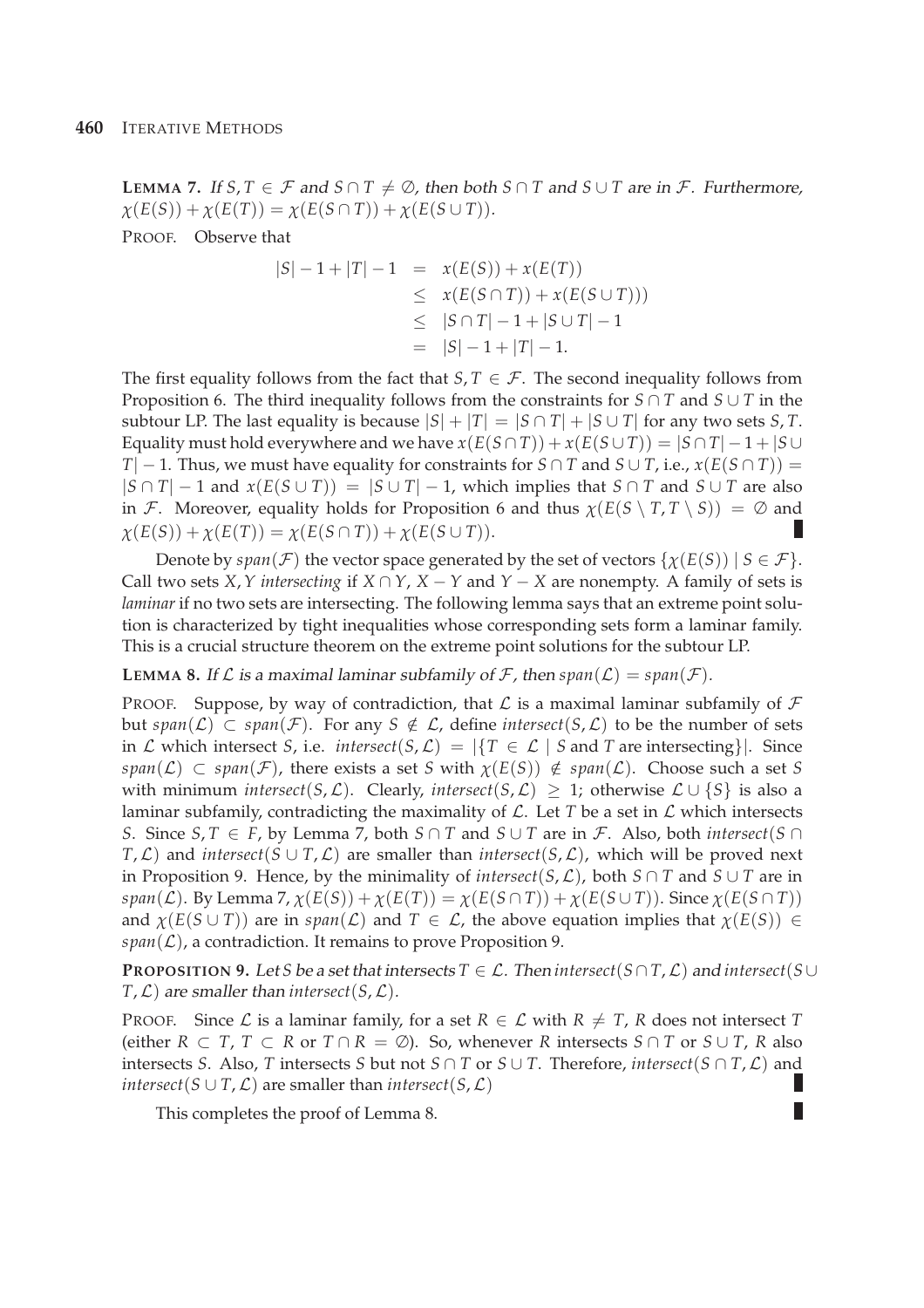#### **4.3 Iterative 1-edge-finding Algorithm**

In this section, we give an iterative procedure to find a minimum spanning tree from an optimal extreme point solution of the subtour LP. The algorithm is shown in Figure 1. To create the residual problem, the chosen edge *e* is contracted from *G* to identify its endpoints to result in the graph *G*/*e*.

#### **Iterative 1-edge-finding MST Algorithm**

1. Initialization  $F \leftarrow \emptyset$ . 2. While  $V(G) \neq \emptyset$  do (a) Find an optimal extreme point solution *x* of the subtour LP and remove every edge *e* with  $x_e = 0$  from *G*. (b) Find an edge  $e = \{u, v\}$  such that  $x_e = 1$  and update  $F \leftarrow F \cup \{e\}$ ,  $G \leftarrow$ *G*/*e*.

3. Return *F*.

Figure 1: Iterative 1-edge-finding MST Algorithm

#### **4.4 Correctness and Optimality**

**LEMMA 10.** For any extreme point solution *x* of the subtour LP with  $x_e \geq 0$  for each edge *e* there exists an edge *f* such that  $x_f = 1$ .

PROOF. We assign one token for each edge *e* in the support *E*, for a total of |*E*| tokens. We will redistribute the tokens so that each set in  $\mathcal L$  will receive one token and there are some extra tokens left. This implies that  $|E| > |\mathcal{L}|$ , giving us the contradiction to Lemma 8 and the Rank Lemma that together imply that  $|E| = |\mathcal{L}|$ .

For each edge *e*, we redistribute *x<sup>e</sup>* to the smallest set containing both the endpoints. Now, we show that each set in  $\mathcal L$  can collect at least one token, and demonstrate some extra leftover fractional edge tokens giving us the contradiction.

Let *S* be any set in  $\mathcal L$  with children  $R_1, \ldots, R_k$ . We have

$$
x(E(S)) = |S| - 1
$$

and for each *i*,

$$
x(E(R_i) = |R_i| - 1
$$

Subtracting, we obtain

$$
x(E(S)) - \sum_{i} x(E(R_i)) = |S| - \sum_{i} |R_i| + k - 1.
$$

This implies that

$$
x(A) = |S| - \sum_{i} |R_i| + k - 1
$$

where  $A = E(S) \setminus (\cup_i E(R_i))$ . Now *S* obtains exactly  $x_e$  fractional token for each edge *e* in *A*. If  $A = \emptyset$ , then  $\chi(E(S)) = \sum_i \chi(E(R_i))$  which contradicts the independence of these sets of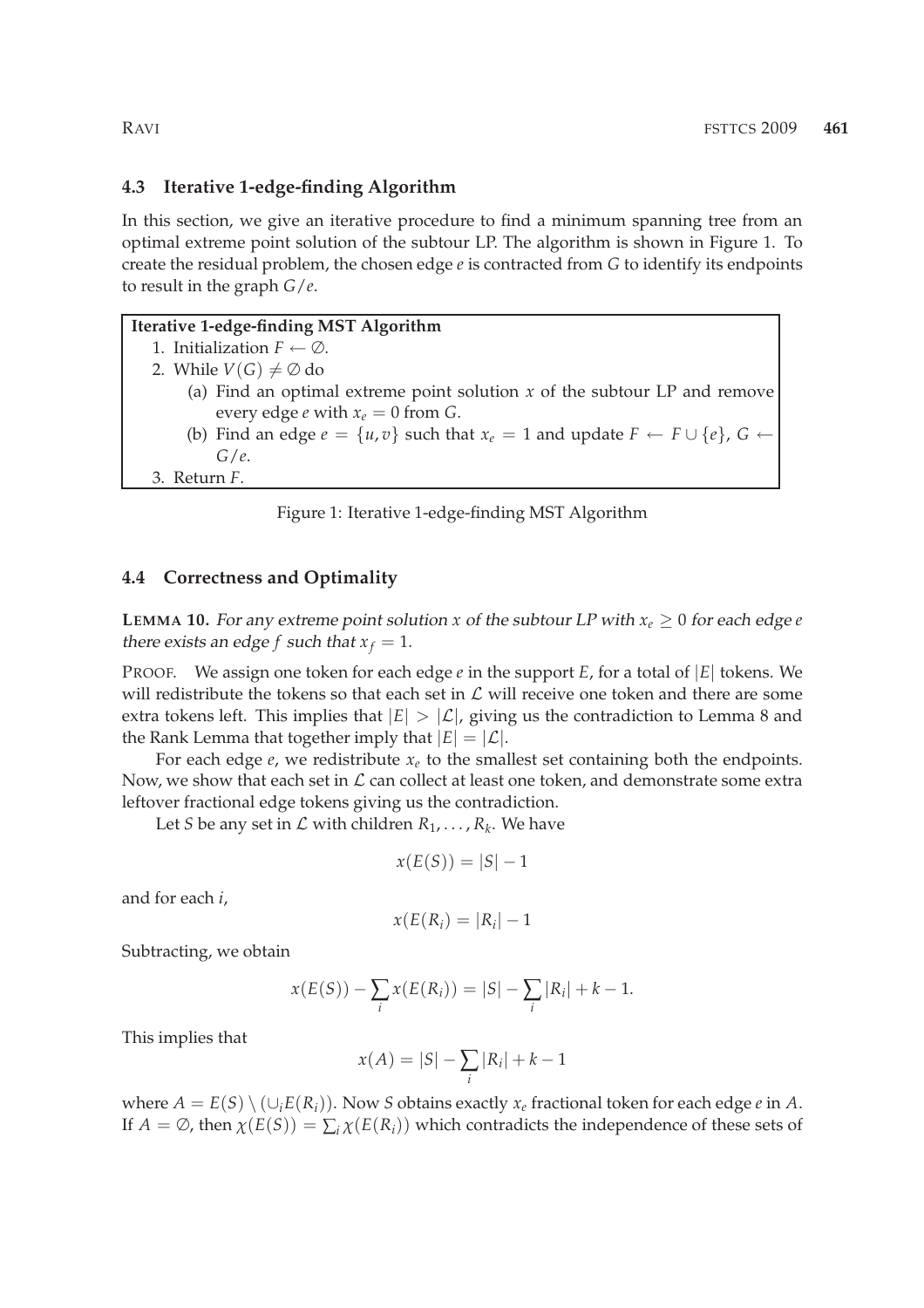constraints in  $\mathcal{L}$ . Moreover,  $x(A)$  is an integer and hence it is at least one, giving *S* the unit token it needs.

Since every edge is not integral, we have the extra fractional token values of  $(1 - x_e)$ for every edge as unused tokens giving the contradiction.

**THEOREM 11.** The Iterative MST Algorithm returns <sup>a</sup> minimum spanning tree in polynomial time.

PROOF. This is proved by induction on the number of iterations of the algorithm. Note that if the algorithm finds a 1-edge *e*, for any spanning tree  $T'$  of  $G' = G/e$ , we can construct a spanning tree  $T = T' \cup \{e\}$  of *G*. Hence, the residual problem is to find a minimum spanning tree on  $G/e$ , and the same procedure is applied to solve the residual problem recursively.

Since  $x_e = 1$ , the restriction of *x* to  $E(G')$ , denoted by  $x_{res}$ , is a feasible solution to the subtour LP for *G* ′ . Inductively, the algorithm will return a spanning tree *F* ′ of *G* ′ of cost at most the optimal value of the subtour LP for *G*', and hence  $c(F') \leq c \cdot x_{res}$ . Therefore,

$$
c(F) = c(F') + c_e
$$
 and 
$$
c(F') \leq c \cdot x_{res}
$$

which imply that

$$
c(F) \leq c \cdot x_{res} + c_e = c \cdot x
$$

as  $x_e = 1$ . Hence, the spanning tree returned by the algorithm is of cost no more than the cost of an optimal LP solution *x*, which is a lower bound on the cost of a minimum spanning tree. This shows that the algorithm returns a minimum spanning tree of the graph.

# **5 Minimum Bounded-Degree Spanning Trees**

We next turn to the study of the MINIMUM BOUNDED-DEGREE SPANNING TREE (MBDST) problem. In an instance of the MBDST problem we are given a graph  $G = (V, E)$ , edge cost given by  $c : E \to \mathbb{R}$ , a degree upper bound  $B<sub>v</sub>$  for each  $v \in V$  and the task is to find a spanning tree of minimum cost which satisfies the degree bounds. We prove the following theorem originally due to Singh and Lau.

**THEOREM 12.** There exists <sup>a</sup> polynomial time algorithm which given an instance of the MBDST problem returns a spanning tree *T* such that  $deg_T(v) \leq B_v + 1$  and cost of the tree *T* is smaller than the cost of any tree which satisfies the degree bounds.

We prove Theorem 12 using the iterative relaxation technique.

## **5.1 Linear Programming Relaxation**

We use the following standard linear programming relaxation for the MBDST problem, which we denote by  $LP_{mbdst}(G, \mathcal{B}, W)$ . In the following we assume that degree bounds are given for vertices only in a subset  $W \subseteq V$ . Let  $\beta$  denote the vector of all degree bounds *B*<sup>*v*</sup>, one for each vertex  $v \in W$ .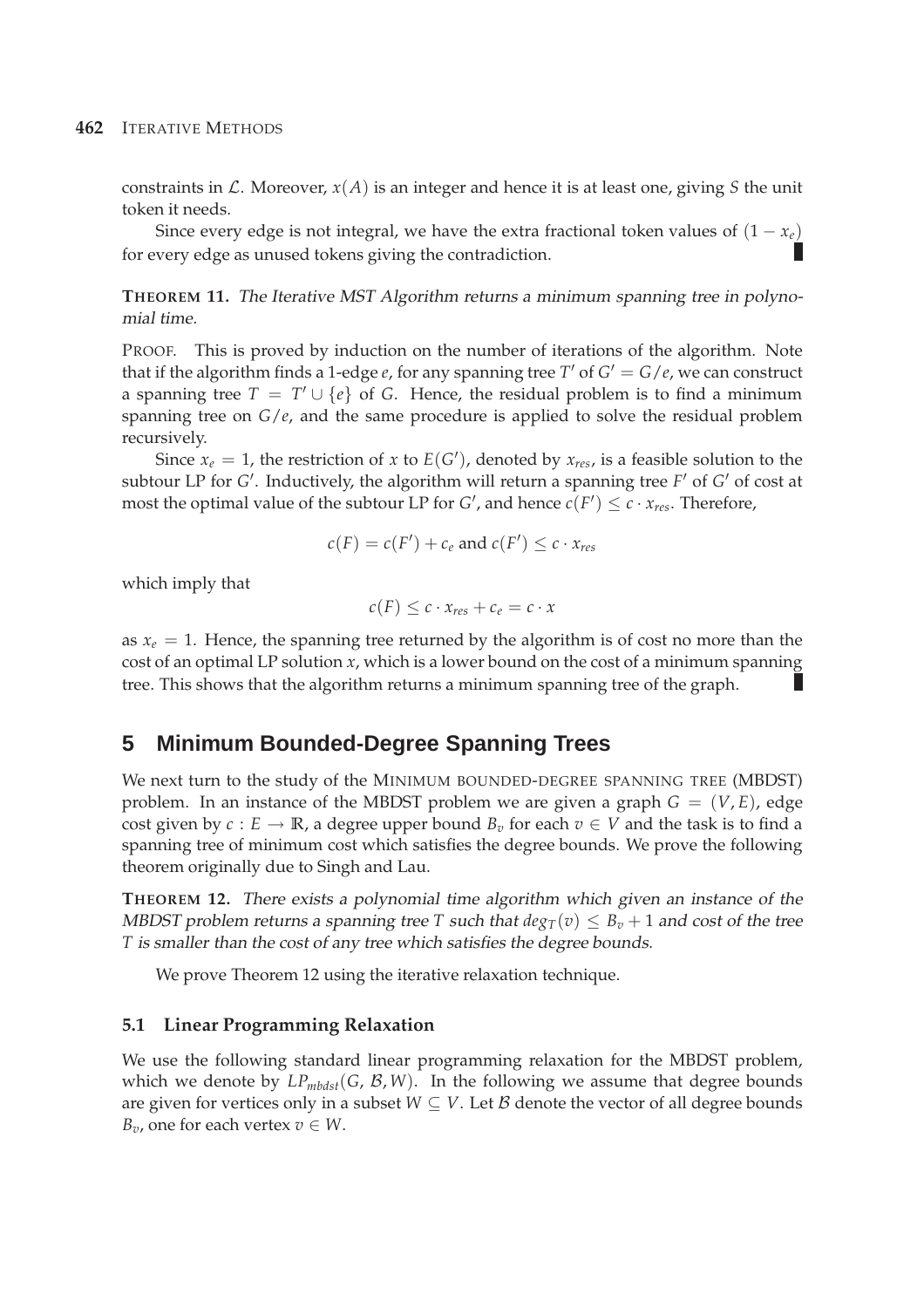$$
\text{minimize} \qquad \sum_{e \in E} c_e \, x_e \tag{5}
$$

subject to 
$$
x(E(V)) = |V| - 1
$$
 (6)

$$
x(E(S)) \leq |S| - 1 \qquad \forall \emptyset \neq S \subset V \tag{7}
$$

$$
x(\delta(v)) \leq B_v \qquad \forall v \in W \tag{8}
$$

$$
x_e \geq 0 \qquad \forall e \in E \tag{9}
$$

Separation over the inequalities in the above linear program can be carried out in polynomial time and follows from Theorem 5. An alternative is to write a compact reformulation of the above linear program which has polynomially many variables and constraints.

#### **5.2 Characterization of Extreme Point Solutions**

We first give a characterization of an extreme point solution of  $LP_{mbdst}(G, \mathcal{B}, W)$ . We remove all edges with  $x_e = 0$  and focus only on the support of the extreme point solution and the tight constraints from (6)-(8). Let  $\mathcal{F} = \{S \subseteq V : x(E(S)) = |S| - 1\}$  be the set of tight constraints from (6)-(7). From an application of Rank Lemma 3 and the characterization of extreme point solution to the spanning tree polyhedron (Lemma 8), we have the following characterization.

**LEMMA 13.** Let *x* be any extreme point solution of  $LP_{mbdst}(G, \mathcal{B}, W)$  with  $x_e > 0$  for each edge  $e \in E$ . Then there exists a set  $T \subseteq W$  and a laminar family  $\mathcal L$  such that

- 1.  $x(\delta(v)) = B_v$  for each  $v \in T$  and  $x(E(S)) = |S| 1$  for each  $S \in \mathcal{L}$ .
- 2. The vectors  $\{\chi(E(S)) : S \in \mathcal{L}\} \cup \{\chi(\delta(v)) : v \in T\}$  are linearly independent.

3.  $|\mathcal{L}| + |T| = |E|.$ 

## **5.3 An Additive One Approximation Algorithm**

We now present an iterative algorithm which returns a tree of optimal cost and violates the degree bound within an additive error of one. This algorithm removes degree constraints one by one, and eventually reduces the problem to a minimum spanning tree problem. This can be thought of as a simple extension of the 1-edge-finding iterative MST algorithm presented earlier. The algorithm is given in Figure 2.

## **MBDST Algorithm**

1. While  $W \neq \emptyset$  do

- (a) Find an optimal extreme point solution *x* of  $LP_{mbdst}(G, \mathcal{B}, W)$  and remove every edge *e* with  $x_e = 0$  from *G*. Let the support of *x* be *E*.
- (b) **(Relaxation)** If there exists a vertex  $v \in W$  with  $deg_E(v) \leq B_v + 1$ , then update  $W \leftarrow W \setminus \{v\}.$

2. Return *E*.

Figure 2: Additive One MBDST Algorithm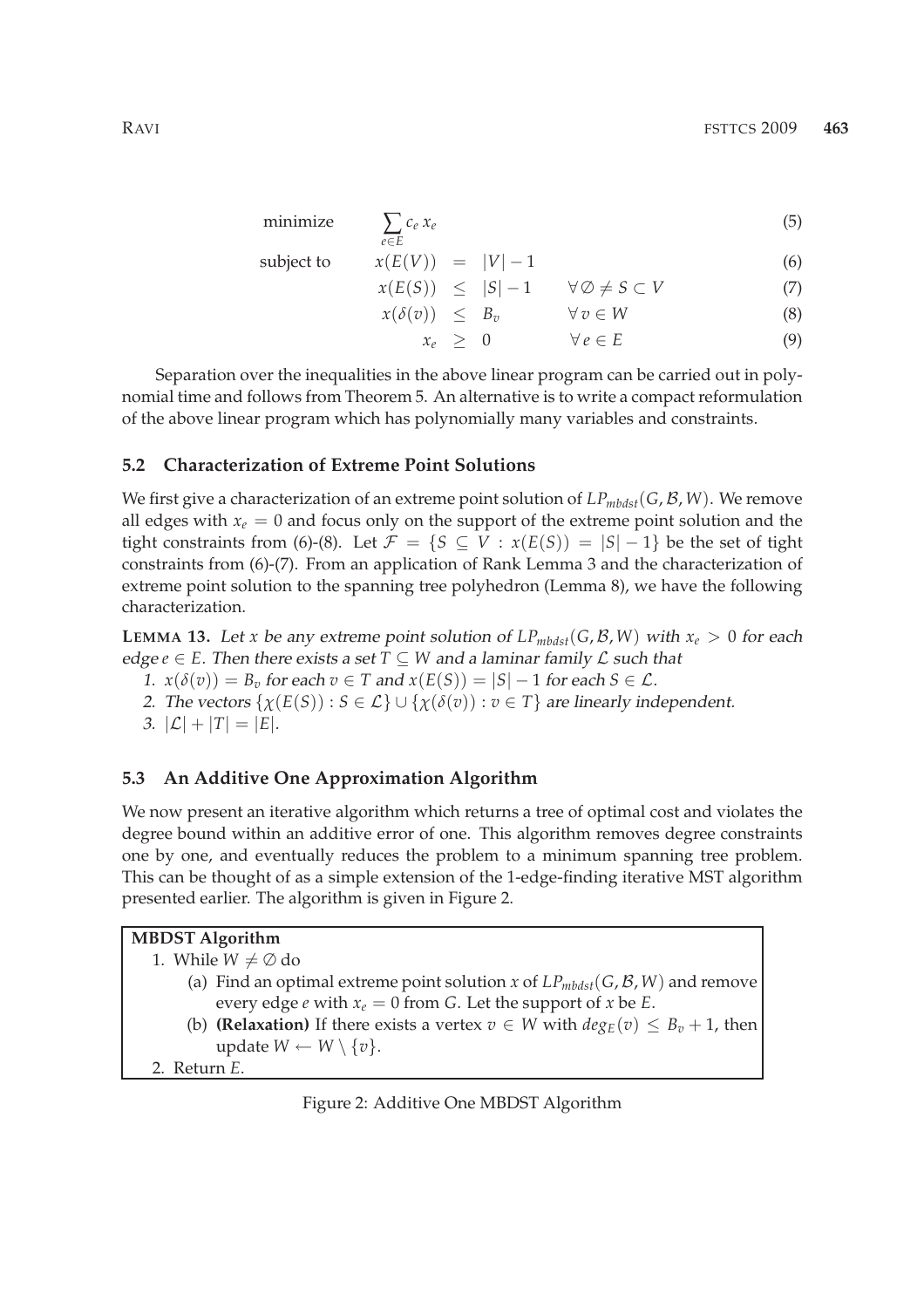#### **5.4 Correctness and Performance Guarantee**

In the next lemma we prove that in each iteration, the algorithm can find some vertex for which the degree constraint can be removed. Observe that once all the degree constraints are removed we obtain the linear program for the minimum spanning tree problem which we showed in Section 4 to be integral. Hence, the algorithm returns a tree. Moreover, at each step we only relax the linear program. Hence, the cost of the final solution is at most the cost of the initial linear programming solution. Thus the tree returned by the algorithm has optimal cost. A simple inductive argument also shows that the degree bound is violated by at most an additive one. The degree bound is violated only when we remove the degree constraint and then  $deg_E(v) \leq B_v + 1$ . Thus, in the worst case, if we include all the edges incident at *v* in *T*, the degree bound of *v* is violated by at most an additive one.

It remains to show that the iterative relaxation algorithm finds a degree constraint to remove at each step. From Lemma 13 we have that there exists a laminar family  $\mathcal{L} \subseteq \mathcal{F}$ and  $T \subseteq W$  such that  $|\mathcal{L}| + |T| = |E|$  and constraints for sets in  $\mathcal{L}$  are linearly independent. Observe that if  $T = \emptyset$  then only the spanning tree inequalities define the solution *x*. Hence, *x* must be integral. In the other case, we show that there must be a vertex in *W* whose degree constraint can be removed.

**LEMMA 14.** Let *x* be an extreme point solution to  $LP_{mbdst}(G, \mathcal{B}, W)$  such that  $x_e > 0$ . Let  $\mathcal{L}$ and *T* ⊆ *W* correspond to the tight set constraints and tight degree constraints defining *x* as given by Lemma 13. If  $T \neq \emptyset$  then there exists some vertex  $v \in W$  with  $deg_E(v) \leq B_v + 1$ .

PROOF. We use the fractional token argument as in the integrality proof of the 1-edgefinding iterative MST algorithm we presented earlier.

Suppose for the sake of contradiction, we have  $T \neq \emptyset$  and  $deg_E(v) \geq B_v + 2$  for each *v* ∈ *W*. We now show a contradiction by a token argument. We give one token for each edge in *E*. We then redistribute the token such that each vertex in *T* and each set in  $\mathcal{L}$  gets one token and we still have extra tokens left. This will contradict  $|E| = |T| + |\mathcal{L}|$ . The token redistribution is as follows. Each edge  $e \in E$  gives as before  $x_e$  tokens to the smallest set in  $\mathcal L$  containing both endpoints of *e*, and  $(1 - x_e)/2$  to each of its endpoints for the degree constraints.

We have already argued earlier that the *x<sup>e</sup>* assignment suffices to obtain one token per member in the laminar family (see the proof of Lemma 10).

Thus it suffices to show that each vertex with a tight degree constraint gets one token. Let *v* ∈ *T* be such a vertex. Then *v* receives  $(1 - x_e)/2$  tokens for each edge incident at *v* for a total of

$$
\sum_{e\in\delta(v)}\frac{1-x_e}{2}=\frac{deg_E(v)-B_v}{2}\geq 1,
$$

where the first equality holds since  $\sum_{e \in \delta(v)} x_e = B_v$  and the inequality holds since  $deg_E(v) \ge$  $B_v + 2$  by Step 1b of the algorithm.

To finish the proof, we argue that there is some extra token left for contradiction. If  $V \notin \mathcal{L}$  then there exists an edge *e* which is not contained in any set of  $\mathcal{L}$  and the  $x_e$  token for that edge gives us the contradiction. Similarly, if there is a vertex  $v \in W \setminus T$  then *v* also collects one token which it does not need and we get the desired contradiction. Moreover, if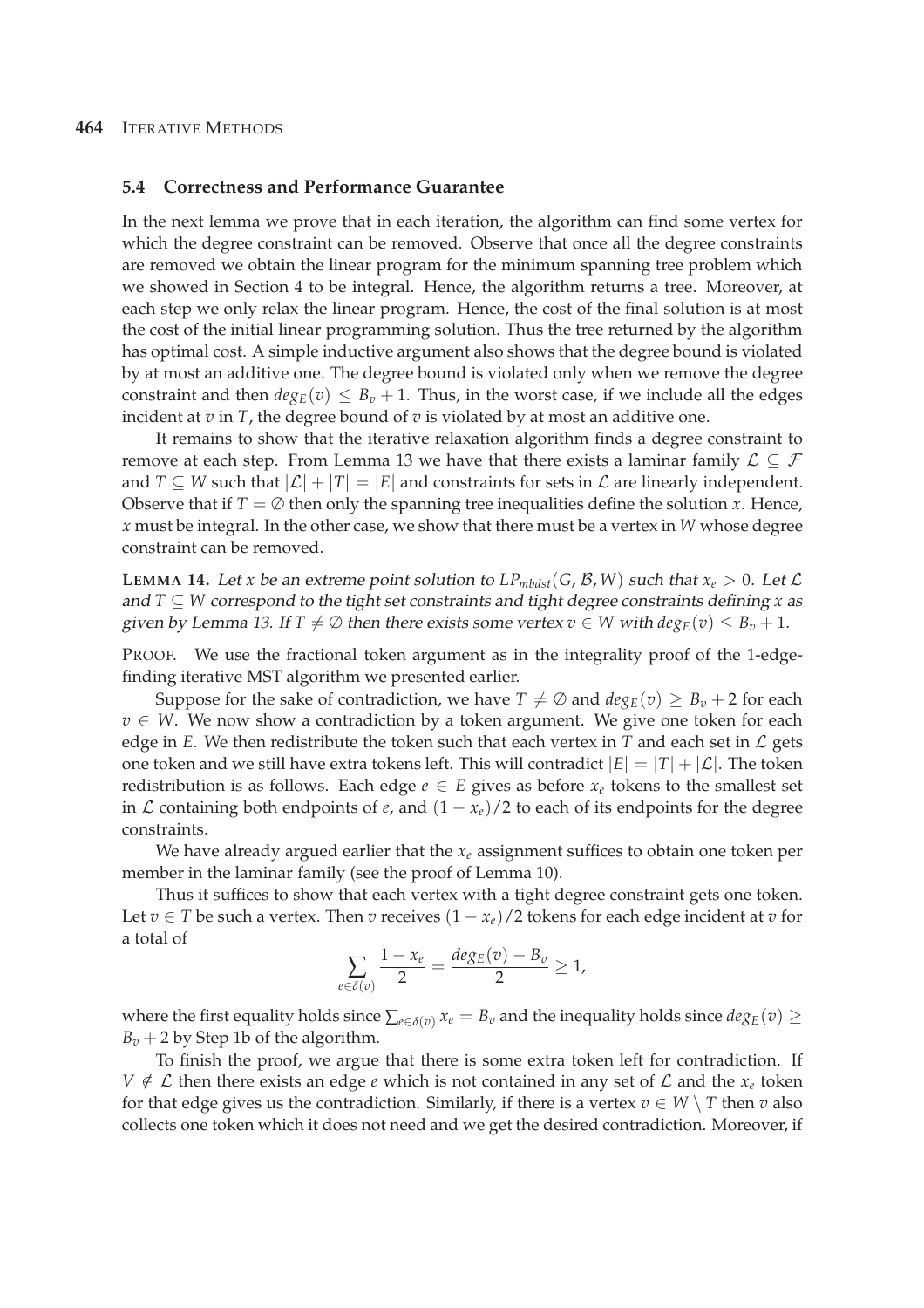there is a vertex  $v \in V \setminus T$  then each edge *e* incident at *v* must have  $x_e = 1$  else  $(1 - x_e)/2 > 0$ tokens are extra. Note that  $e \in span(\mathcal{L})$  for each  $e$  with  $x_e = 1$ , since  $e$  is a tight set of size two. We have

$$
2\chi(E(V)) = \sum_{v \in V} \chi(\delta(v)) = \sum_{v \in T} \chi(\delta(v)) + \sum_{v \in V - T} \chi(\delta(v)) = \sum_{v \in T} \chi(\delta(v)) + \sum_{v \in V - T} \sum_{e \in \delta(v)} \chi(e).
$$

We have argued that  $V \in \mathcal{L}$  and  $e \in span(\mathcal{L})$  for each edge  $e \in \delta(v)$  for  $v \in V - T$ . Since  $T \neq \emptyset$ , this implies the linear independence of the tight constraints in *T* and those in  $\mathcal{L}$ , giving us the contradiction.

#### **5.5 Historical Notes**

Edmonds [4] gave the integral linear programming relaxation for minimum spanning tree problem that we presented. There is a long line of work of successively improving the performance guarantees for the degree-bounded minimum-cost spanning tree problem. The algorithm with additive guarantee of one for the unweighted case was first given by Fürer and Raghavachari [5]. The additive algorithm with violation 2 (with both upper and lower degree bounds) was presented by Goemans [6]. The algorithm with additive violation of 1 was first presented by Singh and Lau [14], also for the case with upper and lower bounds on the degree. The fractional token proof which we used for the additive one proof was first presented by Bansal et al. [1].

# **6 Survivable Network Design Problem**

The survivable network design problem generalizes the minimum Steiner tree problem, the minimum Steiner forest problem, and the minimum *k*-edge-connected subgraph problem, etc. Hence the result in this section also applies to these problems.

## **6.1 Linear Programming Relaxation**

To formulate the problem as a linear program, we represent the connectivity requirements by a *skew supermodular* function. A function  $f: 2^V \to \mathbb{Z}$  is called skew supermodular if at least one of the two following conditions hold for any two subsets  $S, T \subseteq V$ .

$$
f(S) + f(T) \leq f(S \cup T) + f(S \cap T)
$$
  

$$
f(S) + f(T) \leq f(S \setminus T) + f(T \setminus S)
$$

It can be verified (with some simple case analysis) that the function *f* defined by  $f(S) =$ *max*<sub>*u*∈*S*,*v*∈*S*  $r_{uv}$  for each subset *S* ⊆ *V* is a skew supermodular function. Hence, one can write</sub> the following linear programming relaxation for the survivable network design problem, denoted by *LPsndp*.

minimize  
\nsubject to  
\n
$$
\sum_{e \in E} c_e x_e
$$
\n
$$
x(\delta(S)) \geq f(S) \qquad \forall S \subseteq V
$$
\n
$$
0 \leq x_e \leq 1 \qquad \forall e \in E
$$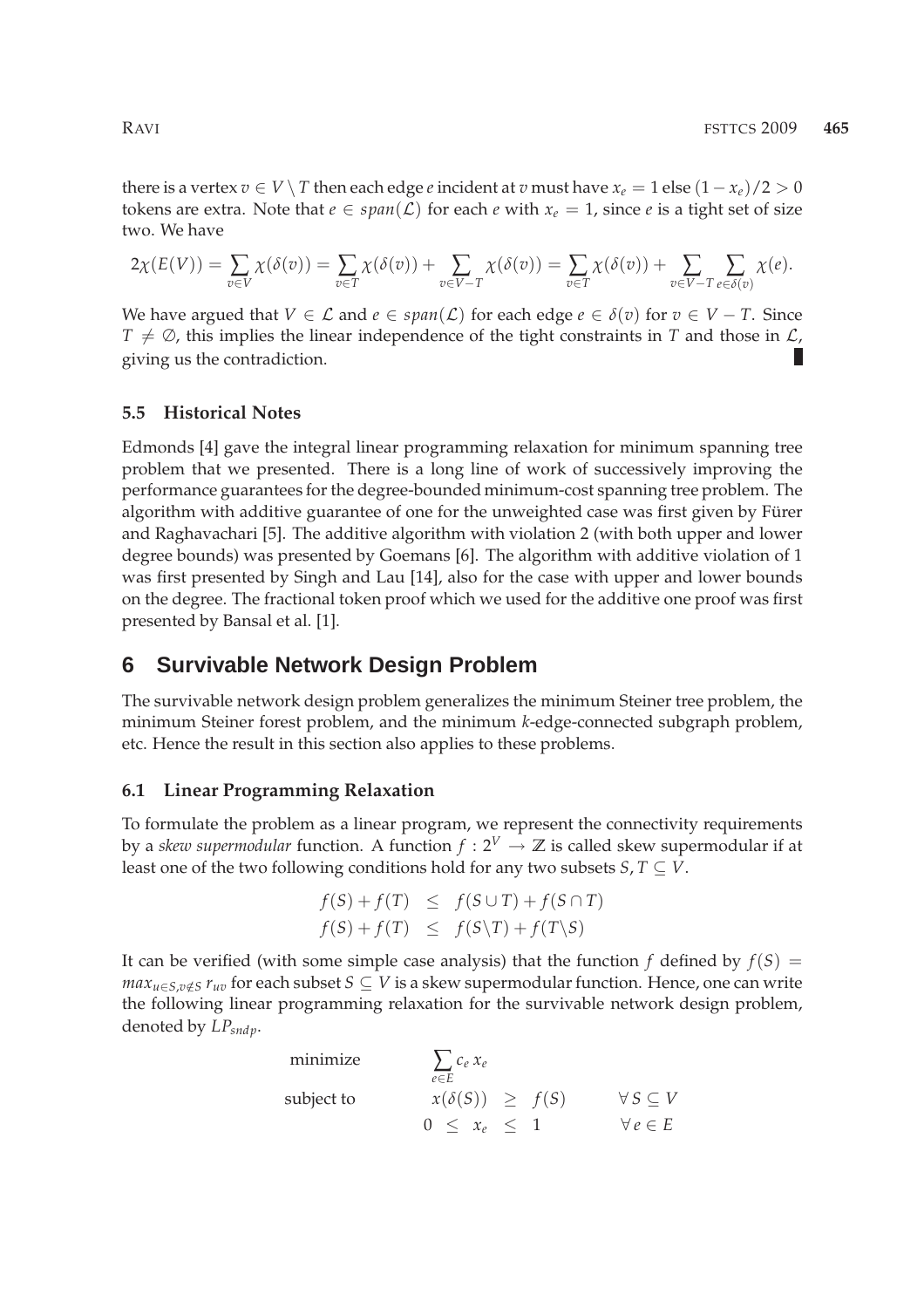This linear program for the case of minimum Steiner networks can be solved in polynomial time by using a minimum cut algorithm as a separation oracle. Designing a separation oracle for more general skew submodular functions as right hand sides needs more work details can be found in the original paper of Jain [9].

# **6.2 Characterization of Extreme Point Solutions**

For a subset  $S \subseteq V$ , the corresponding constraint  $x(\delta(S)) \ge f(S)$  defines a vector in  $\mathbb{R}^{|E|}$ : the vector has an 1 corresponding to each edge  $e \in \delta(S)$ , and a 0 otherwise. We call this vector the characteristic vector of  $\delta(S)$ , and denote it by  $\chi(\delta(S))$ . Recall that two sets *X*, *Y* are intersecting if  $X \cap Y$ ,  $X - Y$  and  $Y - X$  are nonempty, and that a family of sets is laminar if no two sets are intersecting. It is not hard to verify the two inequalities below using the submodularity of the cut function.

$$
x(\delta(X)) + x(\delta(Y)) \ge x(\delta(X \cap Y)) + x(\delta(X \cup Y))
$$
 and  

$$
x(\delta(X)) + x(\delta(Y)) \ge x(\delta(X - Y)) + x(\delta(Y - X)).
$$

For any two subsets *X* and *Y*, when *f* is skew supermodular, it follows from standard uncrossing arguments, as in the case of spanning trees, that an extreme point solution to *LPsndp* is characterized by a laminar family of tight constraints. The Lemma below then follows from these uncrossing arguments and the Rank Lemma (Lemma 3).

**LEMMA 15.** Let the requirement function *f* of *LPsndp* be skew supermodular, and let <sup>x</sup> be an extreme point solution to  $LP_{\text{sndp}}$  with  $0 < x_e < 1$  for every edge  $e \in E$ . Then, there exists a laminar family  $L$  such that:

- 1.  $x(\delta(S)) = f(S)$  for each  $S \in \mathcal{L}$ .
- 2. The vectors  $\chi(\delta(S))$  for  $S \in \mathcal{L}$  are linearly independent.
- 3.  $|E| = |\mathcal{L}|$ .

# **6.3 Iterative Algorithm**

Jain's iterative rounding algorithm is in Figure 3.

# **Iterative Algorithm for Minimum Steiner Network**

1. Initialization  $F \leftarrow \emptyset$ ,  $f' \leftarrow f$ ; 2. While  $f' \neq \emptyset$  do (a) Find an optimal extreme point solution *x* to  $LP_{\text{sndp}}$  with cut requirement  $f'$  and remove every edge *e* with  $x_e = 0$ . (b) If there exists an edge *e* with  $x_e \geq 1/2$ , then add *e* to *F*.

- (c) For every *S* ⊆ *V*: update  $f'(S)$  ←  $f(S) |\delta_F(S)|$ .
- 3. Return  $H = (V, F)$ .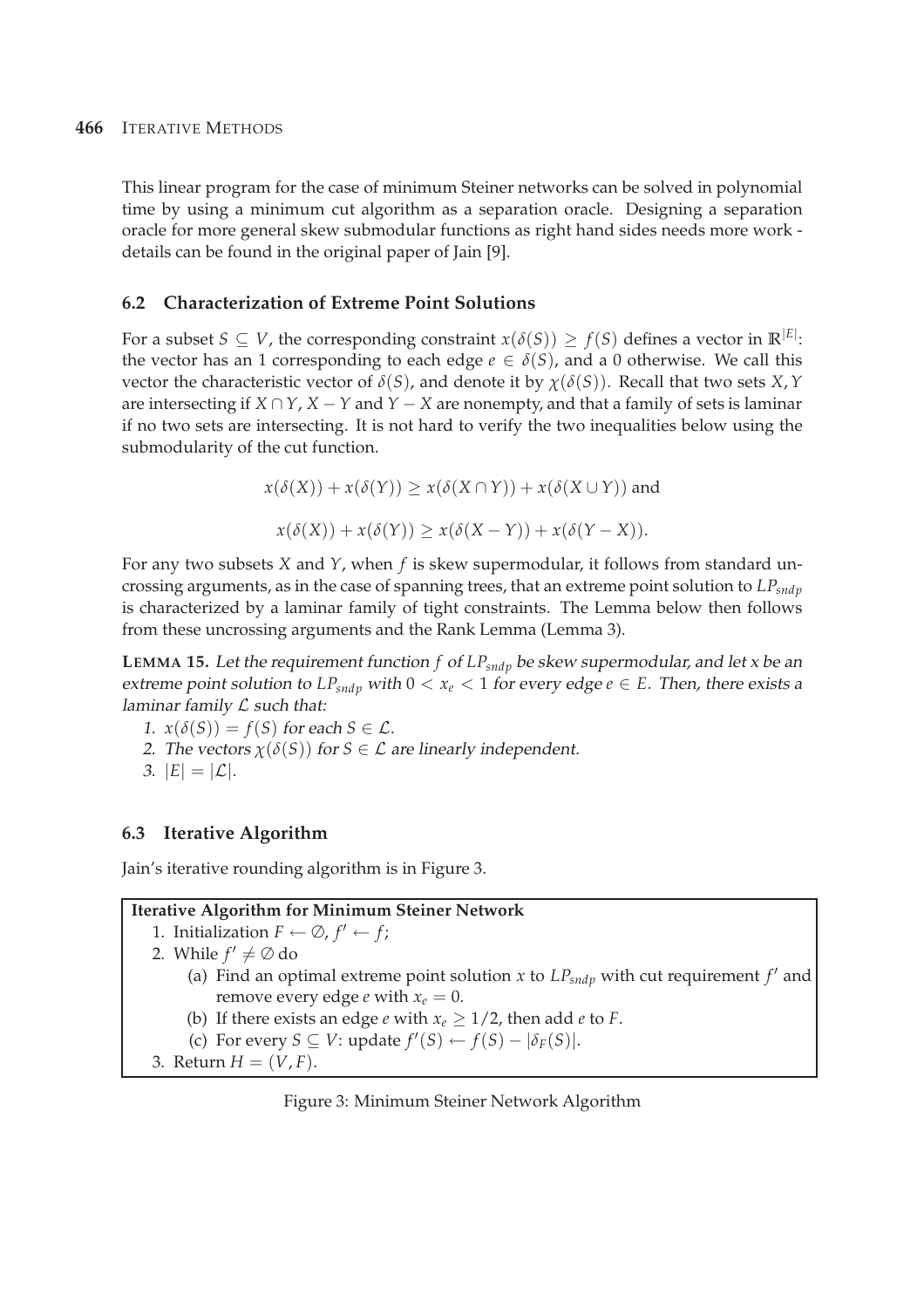#### **6.4 Correctness and Performance Guarantee**

Jain proved an important theorem about the extreme point solutions of *LPsndp*.

**THEOREM 16.**[Jain] Suppose *f* is an integral skew submodular function and *x* is an extreme point solution to  $LP_{\textit{sndp}}$ . Then there exists an edge  $e \in E$  with  $x_e \geq \frac{1}{2}$ .

Assuming Theorem 16, then the iterative algorithm will terminate successfully, and it can be shown by a straightforward inductive argument that the returned solution is a 2 approximate solution.

**THEOREM 17.** Algorithm <sup>3</sup> is <sup>a</sup> 2-approximation algorithm for the SURVIVABLE NETWORK DESIGN problem.

PROOF. The proof is by induction on the number of iterations executed by the algorithm. For the base case that requires only one iteration, the theorem follows since it rounds up a single edge *e* with  $x_e \geq \frac{1}{2}$ . For the induction step, let *e'* be the edge with  $x_{e'} \geq \frac{1}{2}$  in the current iteration, which is guaranteed to exist by Theorem 16. Let  $f'$  be the residual requirement function after this iteration and let *H*′ be the set of edges picked in subsequent iterations for satisfying *f* ′ . The key observation is that the current solution *x* restricted to  $E - e'$  is a feasible solution for satisfying  $f'$ , and thus by the induction hypothesis, the cost of *H'* is at most  $2\sum_{e\in E-e'} c_e x_e$ . Consider  $H := H' \cup e'$  which satisfies  $f$  (by the definition of *f* ′ ). The cost of *H* is:

$$
cost(H) = cost(H') + c_{e'} \leq 2 \sum_{e \in E-e'} c_e x_e + c_{e'} \leq 2 \sum_{e \in E} c_e x_e,
$$

where the last inequality follows because  $x_{e'} \geq \frac{1}{2}$ . This implies that the cost of *H* is at most twice the cost of an optimal fractional solution, which is a lower bound of the optimal cost, and thus the theorem follows.

We now give a simple proof of Jain's theorem above using the fractional token idea from the previous sections. This proof is due to Nagarajan et al. [12].

PROOF. We first prove that  $x_e \geq \frac{1}{2}$  for some edge  $e \in E$  in any extreme point solution *x* to  $LP_{SNDP}$ . Suppose that  $0 < x_e < \frac{1}{2}$  for each  $e \in E$ . Then we will show that  $|E| > |\mathcal{L}|$ , contradicting Lemma 15. The proof is by a fractional token counting argument. We give one token to each edge in *E*, and then we will reassign the tokens such that we can collect one token for each member in  $\mathcal L$  and still have extra tokens left, giving us the contradiction that  $|E| > |\mathcal{L}|$ . Each edge  $e = uv$  is given one token which is reassigned as follows.

- 1. **(Rule 1)** Let  $S \in \mathcal{L}$  be the smallest set containing *u* and  $R \in \mathcal{L}$  be the smallest set containing *v*. Then *e* gives *x<sup>e</sup>* tokens each to *S* and *R*.
- 2. **(Rule 2)** Let *T* be the smallest set containing both *u* and *v*. Then *e* gives  $1 2x_e$  tokens to *T*.

We now show that each set  $S$  in  $\mathcal L$  receives at least one token. Let  $S$  be any set with children  $R_1, \ldots, R_k$  where  $k \geq 0$  (if *S* does not have any children then  $k = 0$ ). We have the following equalities.

$$
x(\delta(S)) = f(S)
$$
  

$$
x(\delta(R_i)) = f(R_i) \forall 1 \le i \le k
$$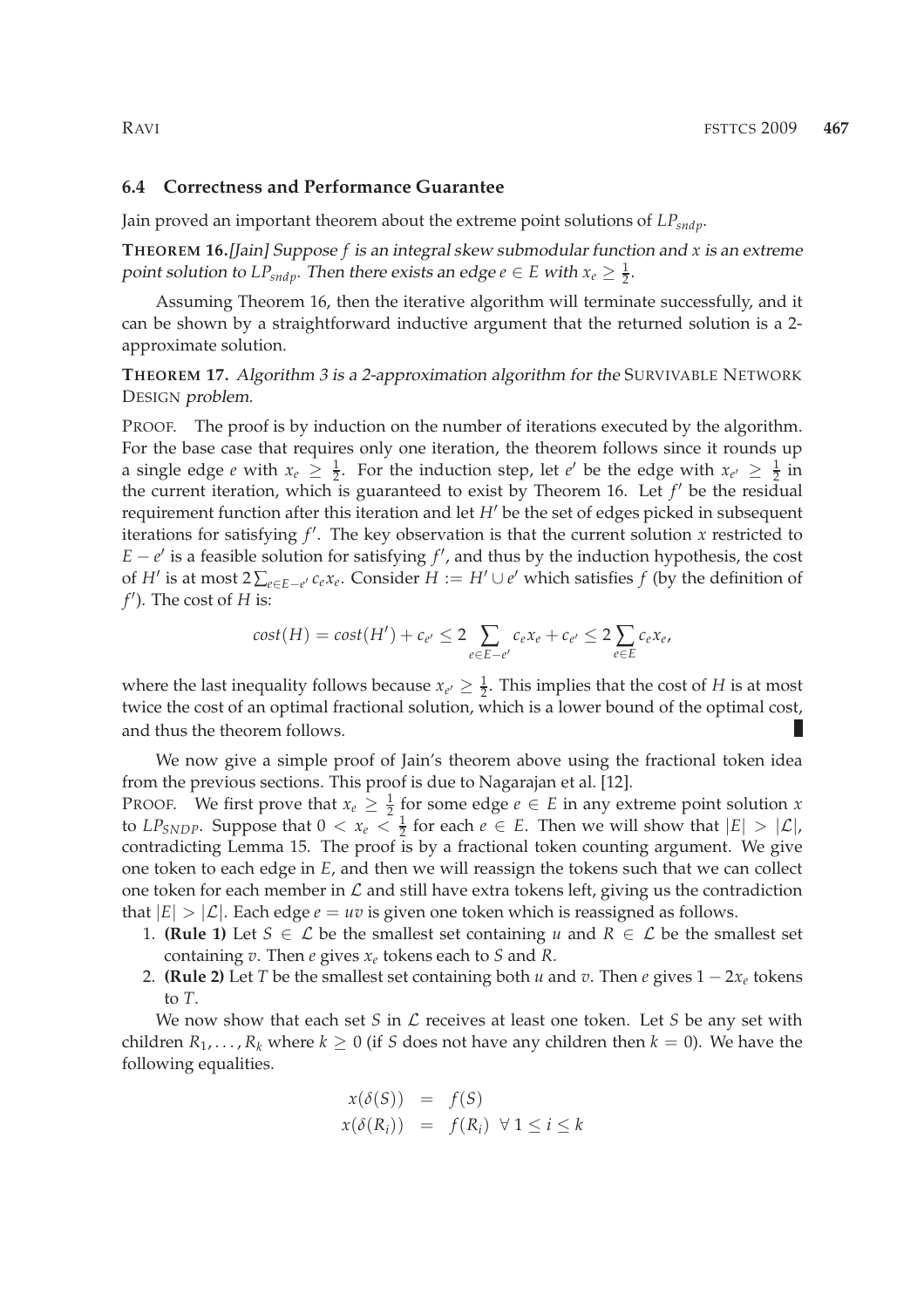Subtracting we obtain,

$$
x(\delta(S)) - \sum_{i} x(\delta(R_i)) = f(S) - \sum_{i=1}^{k} f(R_i).
$$
 (10)

We divide the edges involved into three types, where

$$
A = \{e : |e \cap (\cup_i R_i)| = 0, |e \cap S| = 1\}
$$
  
\n
$$
B = \{e : |e \cap (\cup_i R_i)| = 1, |e \cap S| = 2\}
$$
  
\n
$$
C = \{e : |e \cap (\cup_i R_i)| = 2, |e \cap S| = 2\}.
$$

Then (10) can be rewritten as:

$$
x(A) - x(B) - 2x(C) = f(S) - \sum_{i=1}^{k} f(R_i).
$$
 (11)

Observe that  $A \cup B \cup C \neq \emptyset$ ; otherwise the characteristic vectors  $\chi(\delta(S))$ ,  $\chi(\delta(R_1))$ , ...,  $\chi(\delta(R_k))$ are linearly dependent. For each edge  $e \in A$ , *S* receives  $x_e$  tokens from *e* by Rule 1. For each edge *e* ∈ *B*, *S* receives  $1 - x_e$  tokens from *e* by Rule 1 and Rule 2. For each edge *e* ∈ *C*, *S* receives 1 − 2*x<sup>e</sup>* tokens from *e* by Rule 2. Hence, the total tokens received by *S* are exactly,

$$
0 < \sum_{e \in A} x_e + \sum_{e \in B} (1 - x_e) + \sum_{e \in C} (1 - 2x_e)
$$
  
=  $x(A) + |B| - x(B) + |C| - 2x(C)$   
=  $|B| + |C| + f(S) - \sum_{i=1}^{k} f(R_i),$ 

where the last equality follows from (11). Since *f* is integral, the right hand side is at least one, and thus every set  $S \in \mathcal{L}$  receives at least one token in the reassignment.

It remains to show that there are some unassigned tokens, which would imply the contradiction that  $|E| > |\mathcal{L}|$ . Let *R* be any maximal set in  $\mathcal{L}$ . Consider any edge  $e \in \delta(R)$ . The fraction of the token by Rule 2 for edge *e* is unassigned, as there is no set with  $|T \cap e| = 2$ , and gives us the desired contradiction. г

# **References**

- [1] N. Bansal, R. Khandekar and V. Nagarajan, *Additive guarantees for degree bounded directed network design*, in Proceedings of the Fourtieth Annual ACM Symposium on Theory of Computing (STOC), 2008.
- [2] W.J. Cook, W.H. Cunningham, W.R. Pulleyblank, and A. Schrijver, *Combinatorial Optimization*, John Wiley and Sons, New York (1998).
- [3] V. Chvatal, *Linear Programming,* Freeman, 1983.
- [4] J. Edmonds, *Matroids and the Greedy Algorithm.* Mathematical Programming, 1:125–136, 1971.